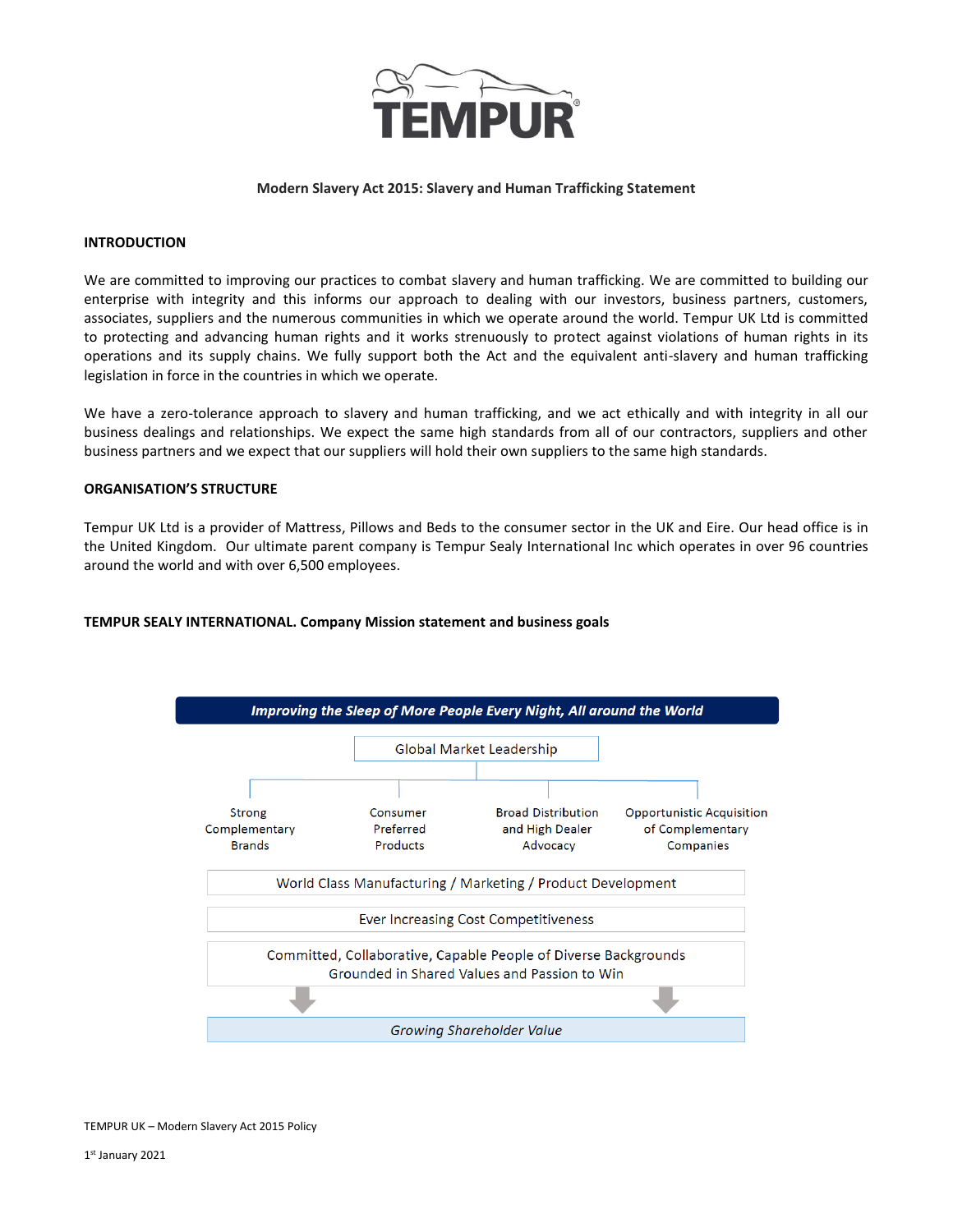

# **OUR SUPPLY CHAINS**

Our supply chains include: Mattress, Beds, Quilts, Bed/Mattresses accessories.

### **OUR POLICIES ON SLAVERY AND HUMAN TRAFFICKING**

We are committed to ensuring that there is no modern slavery or human trafficking in our supply chains or in any part of our business. Our Anti-slavery Policy reflects our commitment to acting ethically and with integrity in all our business relationships and to implementing and enforcing effective systems and controls to ensure slavery and human trafficking is not taking place anywhere in out supply chains.

# <https://uk.tempur.com/anti-slavery-policy.html>

### **DUE DILIGENCE PROCESSES FOR SLAVERY AND HUMAN TRAFFICKING**

As part of our initiative to identify and mitigate risk we have a Code of Conduct Policy and a Code of Business Conduct and Ethics.

We have in place systems to:

- Identify and assess potential risk areas in our supply chains.
- Mitigate the risk of slavery and human trafficking occurring in our supply chains.
- Monitor potential risk areas in our supply chains.
- Protect whistle blowers.

# **SUPPLIER ADHERENCE TO OUR VALUES AND ETHICS**

We have zero tolerance to slavery and human trafficking. To ensure all those in our supply chain and contractors comply with our values we have in place a supply chain compliance programme. This consists of an annual audit and/or selfcertification.

We at Tempur Sealy ensure compliance with various applicable laws and regulations across our operations and manufacturing facilities.

### **TRAINING**

To ensure a high level of understanding of the risks of modern slavery and human trafficking in our supply chains and our business, we provide training to our staff, on an annual basis.